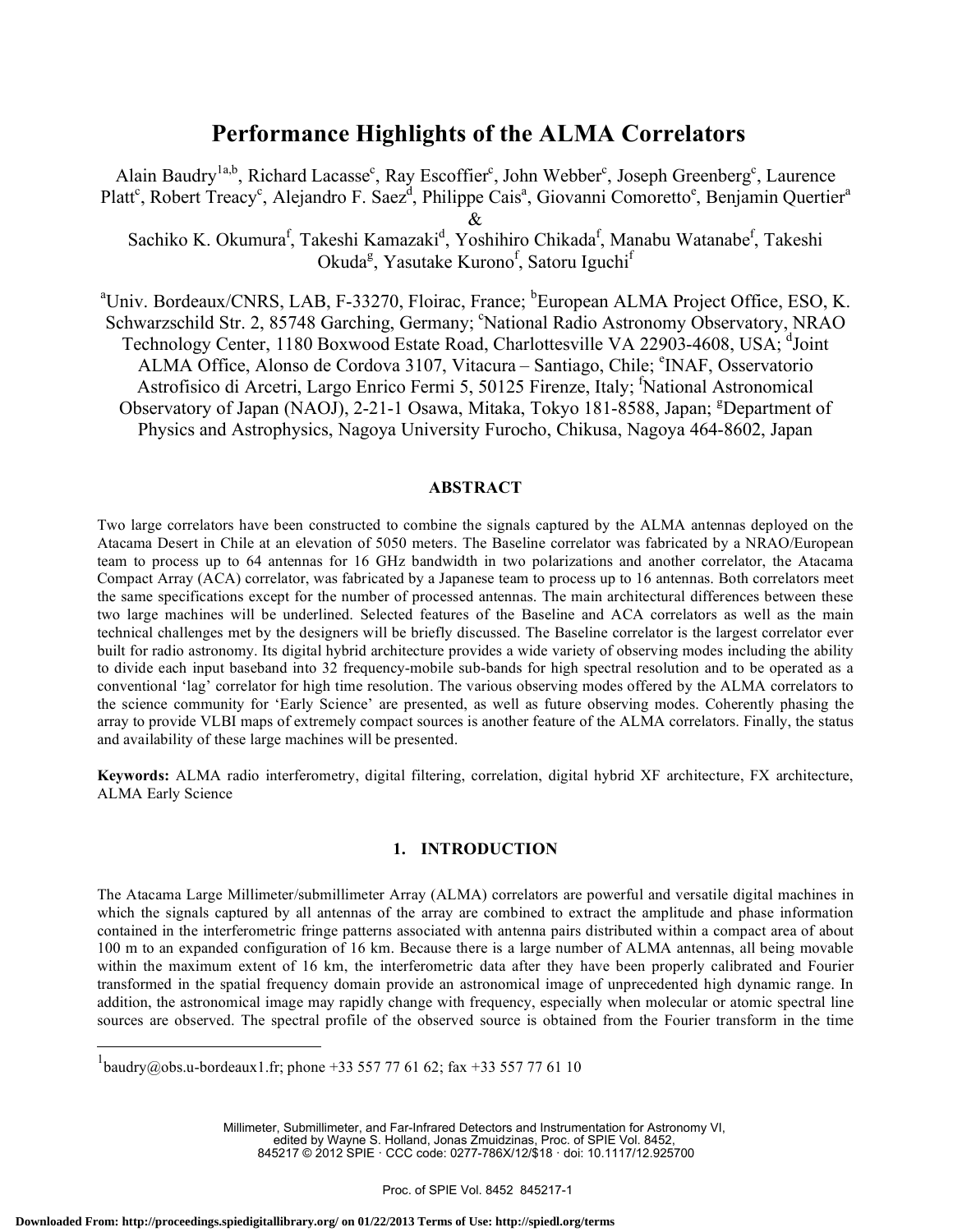domain of the auto- or cross-correlation function which can be relatively easily derived in digital correlators. With the so called XF correlator architecture, where X stands for the correlation part of the design and F is the Fourier transform, correlation as a function of time is derived by implementing digital delays (or lags) and adding many multipliers in the design. In terms of signal processing it is fully equivalent to implement an FX architecture. Both approaches, XF (or, as explained below, a digital hybrid XF or FXF) and FX have been used for ALMA and will be described here.

Two large correlators have been constructed for ALMA and both are installed in a technical building at the Array Operations Site (AOS) at an elevation of 5050 m. One correlator was built by a NRAO/European Integrated Product Team (IPT) to process data from the main array of 12-m antennas (comprising 64 antennas initially) and the other one was built in Japan to process the 16 antennas of the Atacama Compact Array (ACA), which complements the main array for wide angular imaging. These large machines are called the Baseline or 64-antenna correlator, and the ACA correlator, respectively. Both of them process 8 GHz bandwidth in each of two polarizations and provide a wide variety of observing modes. Because the current main array comprises 50 antennas only, the 64-antenna correlator can process up to 14 additional antennas of the ACA if that would be required in some science projects.

In addition to the many technical papers prepared during the construction phase of the ALMA correlators, some general papers have been published already (see e.g. [1] [2] or [3] and [4] for the Baseline and ACA correlators, respectively) but this is the first time that the main characteristics and performance of these two correlators as well as their status and availability to the community are given in the same contribution. Advanced spectral modes and VLBI which will become available in a near future will also be briefly discussed here.

# **2. 64-ANTENNA CORRELATOR**

#### **2.1 Main specifications and architecture**

The main specifications of the 64-antenna correlator are given in Table 1. It processes up to 16 GHz bandwidth for 2016 antenna pairs. The 2 GHz ALMA baseband (BB) corresponds to the final analog intermediate frequency range (2 to 4 GHz) prior to 3-bit digitization which, at the time of the design, was a difficult goal to reach.

Table 1. Main specifications of the ALMA 64-antenna correlator.

| Item                                | <b>Specification</b>                                          |
|-------------------------------------|---------------------------------------------------------------|
| (maximum antenna pairs)<br>Antennas | (2016)<br>$\leq 64$                                           |
| Baseband (BB) inputs per antenna    | $8 \times 2$ GHz                                              |
| Input sample format                 | 3-bit, 8-level at 4 Gsample/s                                 |
| Output correlation sample format    | 2-bit, 4-level at 125 MHz clock rate                          |
| Sensitivity options                 | 4-bit, 16-level; twice Nyquist sampling                       |
| Baseline delay range                | $\leq$ 30 km (nominal) or more for expanded array             |
| Spectral points per BB (FDM)        | $\leq$ 8192 for each BB pair (depending on polarization mode) |
| Spectral points per BB (TDM)        | 256, 128 or 64                                                |
| Polarization products               | $1, 2$ or $4$                                                 |
| Temporal integration                | 1 ms (auto-correlation), 16 ms (auto-, cross-correlation)     |

Auto- and cross-correlation of the digitized incoming signals cannot be performed at 4 GHz rate, so time demultiplexing is a mandatory step in the signal processing chain. NRAO proposed 'packetizing' the data and processing the timepackets in 32 parallel XF correlation 'planes' each one working at 125 MHz [5]; the 125 MHz clock rate and the number of planes were carefully selected and thought in the late 1990's to be a good technology compromise between reliability and complexity. Analysis in different planes is called Time Division Mode (TDM). The initial NRAO pure lag correlator design later evolved into a design implementing the core concept of the European digital hybrid correlator (also called second generation correlator or 2GC) which divides the input baseband into 32 frequency-mobile digital elements (see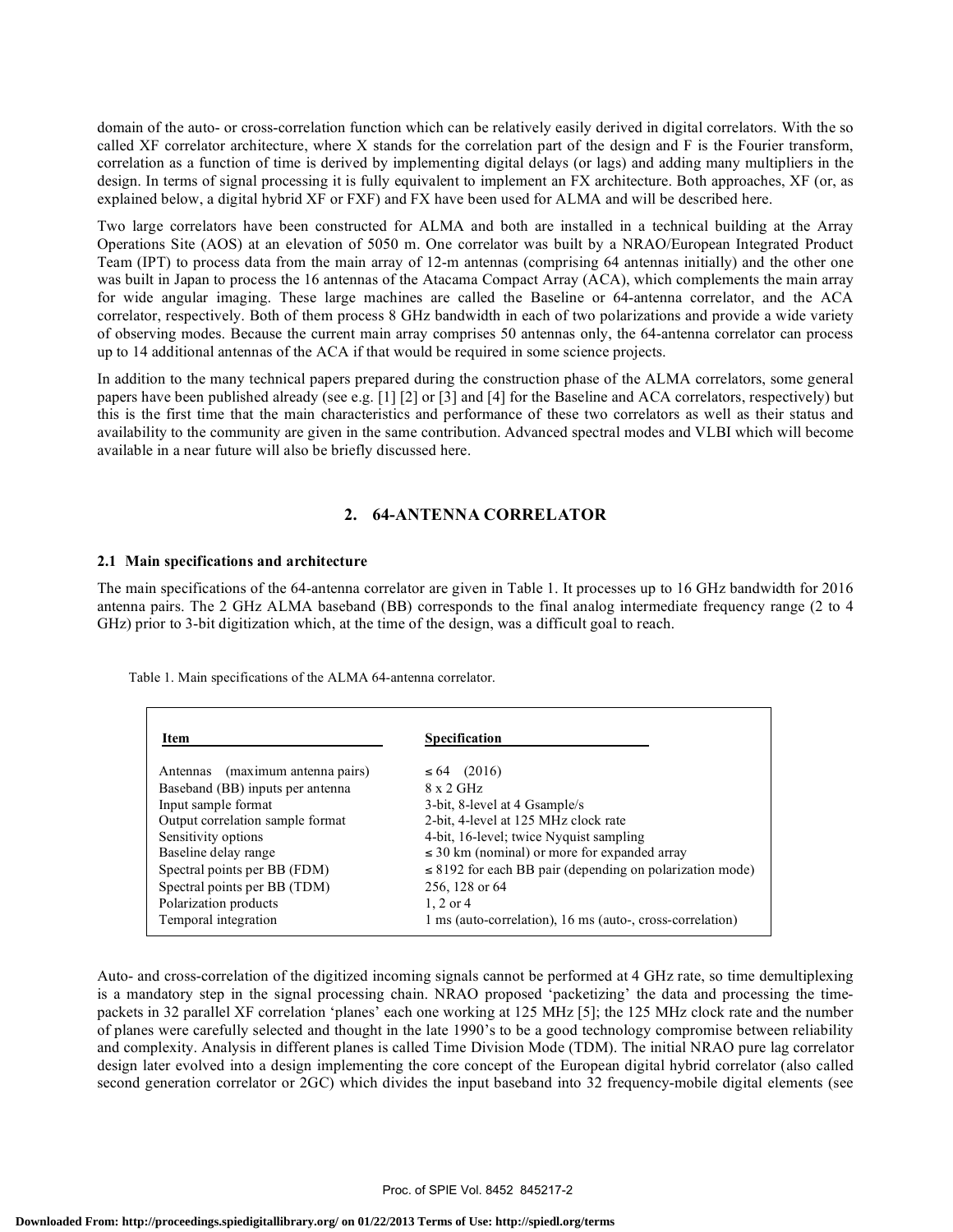e.g. [1] and Section 2.2). Each frequency element (or sub-band) can be assigned in a flexible manner to one (or more) correlator plane(s). Signal analysis is then called Frequency Division Mode (FDM). With a single correlation clock frequency, 125 MHz, both TDM and FDM are possible (see discussion on observing modes); in the FDM case the spectral resolution performance is improved by factors of up to 32 with respect to the pure XF scheme.

The general architecture of the Baseline correlator is presented in Figure 1 taken from [6]. It includes some details of the digitization and transmission process at the antenna as well as long term accumulation of the correlation products and real time computing at the final processing stages. In the following Section we describe selected sub-systems of the antenna-based electronics (Tunable Filter Bank and Station cards) and the baseline-based electronics (Correlator cards). The electronics cards of the complete Baseline correlator are distributed in four quadrants and 32 racks. Each quadrant processes a 2 GHz baseband for all antennas in the array and for up to two polarizations and operates independently of the other quadrants. This architecture permits many distinct modes of operation, including observing different spectral regions with selectable frequency resolution at the same time.

Defining the ability of a single correlation machine to process many independent antenna pairs, N, and the bandwidth BW as the product N x BW, the 64-antenna correlator is clearly the largest machine ever built for radio astronomy. With  $N = 2096$  and BW = 16 GHz (see Table 1) this product is about 3.35  $10^4$  GHz while the current mm-wave interferometers are about 100 to 10 times less powerful. Only the future first design correlator stage of the SKA project with 250 antennas and 1 GHz bandwidth will rival ALMA when it is built.





#### **2.2 Tunable Filter Bank (TFB), Station cards and Correlator matrix sub-systems**

*Tunable Filter Bank:* Division of the digitized input baseband into several sub-bands is performed in the Tunable Filter Bank (TFB) (see Station Electronics in Figure 1). 32 sub-bands are extracted from the 2 GHz baseband, each with a maximum bandwidth of 62.5 MHz. The sub-bands are implemented on a single card in a matrix of 4 x 4 Altera StratixII FPGAs. The StratixII 90 nm technology was selected from considerations on power dissipation and logic resources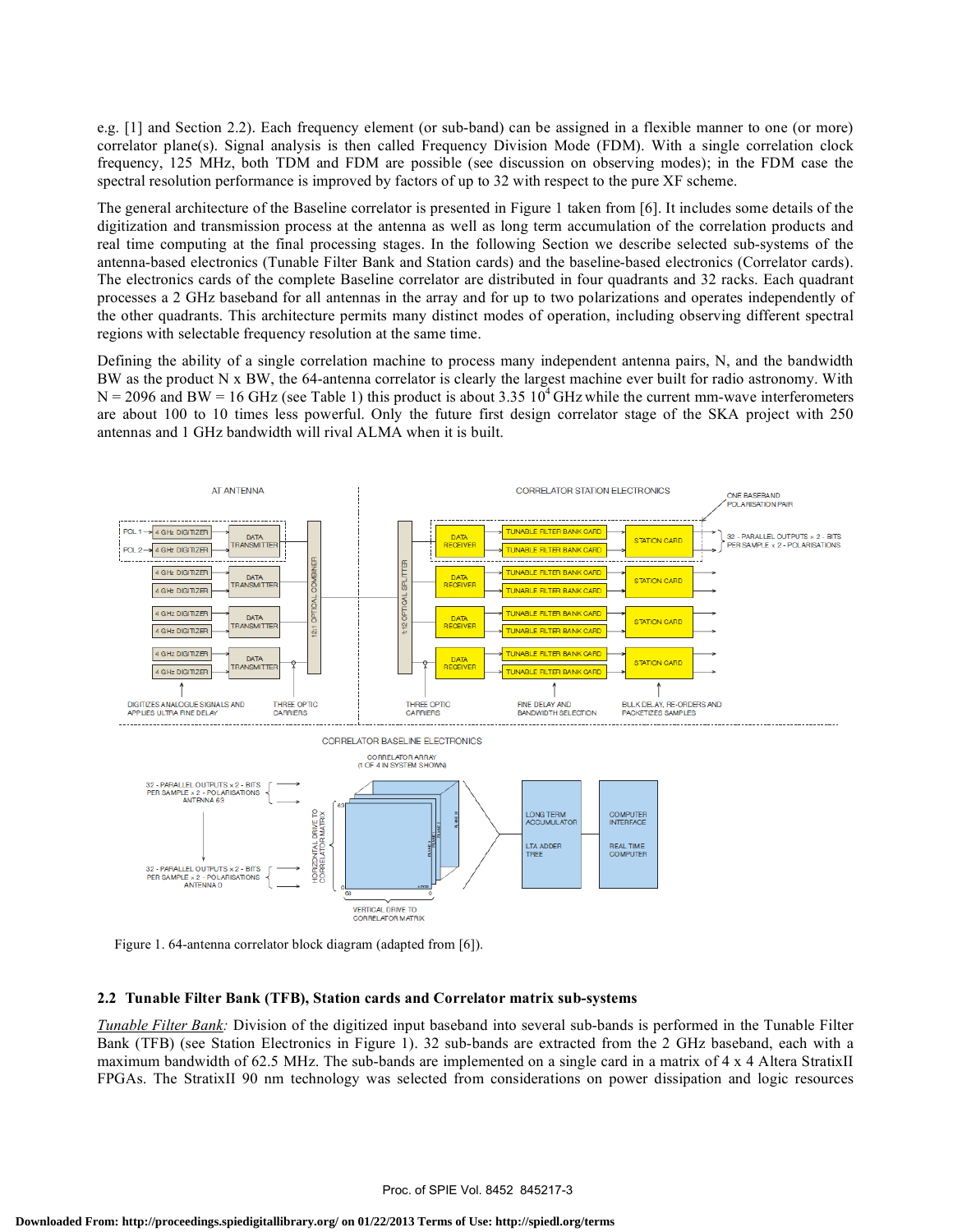offered by this product at the design time. Digital filtering is performed in a 3-stage digital filter (Figure 2). The first stage is a Comb-type decimating filter which was shown to minimize power dissipation in the filter card (see [7]). It is followed by a quarter-band low-pass filter and a 64-tap half-band filter which is essential to determine the passband ripple, stop-band rejection and the final bandwidth; depending on the digital taps selected in the half-band filter, the 62.5 MHz bandwidth can be halved and the corresponding modes are called 'half-band' modes (see Section 2.5). One TFB card dissipates less than 60 W when all 32 filters are active. All 32 sub-bands of the TFB are frequency-mobile across 2 GHz, thus providing great spectral flexibility. This is implemented in the digital local oscillator (LO) and complex mixer which convert each sub-band frequency slice to zero frequency center. In addition, the digital LO offers new possibilities at the system level (for instance, first LO offsetting in the Front-End receiver can be compensated in the TFB LO for Front-End sideband separation) or for phasing up the antenna array (see VLBI mode in Section 2.5).



Figure 2. Functional block diagram of the Tunable Filter Bank (TFB) card.

*Station cards:* As with any interferometer, the geometrical delay due to the finite speed of light across the array must be compensated. In the ALMA system this correction is divided into three parts. The 'fine' correction, with a resolution of 16 pico-seconds (ps), is implemented as part of the digital sampler (by shifting the sampler clock phase), at the antenna. The 'coarse' correction, with a resolution of one sample or 250 ps, is implemented in the TFB cards. The 'bulk' correction is implemented in the card which follows the TFB, the Station card. Its resolution and range depend on the operating mode, but in all cases it far exceeds the 30 km maximum geometrical delay and could compensate up to a few hundred km.

In addition to bulk delay compensation, the Station card implements a mode generation functionality (FDM versus TDM where the data are organized in time-packets). This basically means that it sends the correct samples for a particular mode of operation, delayed by the correct amounts, to the correct inputs of the correlator planes. Delays are implemented in standard semiconductor memories, and allow a much-simplified design for the correlator planes.

*Correlator matrix:* The outputs of the Station cards drive the planes, whose function is to compute correlation functions for all of the baselines in a 64-antenna array. A custom, application specific integrated circuit (ASIC) designed in 0.25 micrometer technology and called the ALMA-1 chip, is central to the design of the correlator and is described first. This is followed by a description of the architecture of the correlator sub-system. The ALMA-1 chip includes a complete 4 antenna by 4-antenna correlation matrix (16 correlators) with 256 lags per correlator. The lags can be assigned in 1, 2 and 4 groups of 64 to a variety of inputs enabling both non-polarized and cross-polarized modes. Its operating clock frequency is 125 MHz, 32 times slower than the sample rate. Finally, it is capable of integrating the lags for up to 16 milli-seconds (ms) for cross-correlation or accumulating 1 ms samples for auto-correlation. The 4 x 4 architecture of the correlator chip naturally leads to the concept of a correlator plane, a 16 x 16 array of correlator chips able to handle the correlation of all baselines in a 64 x 64 array (see Baseline Electronics in Figure 1). The fact that the clock frequency is 32 times slower than the sample rate drives the design to have 32 planes which, as described previously, support both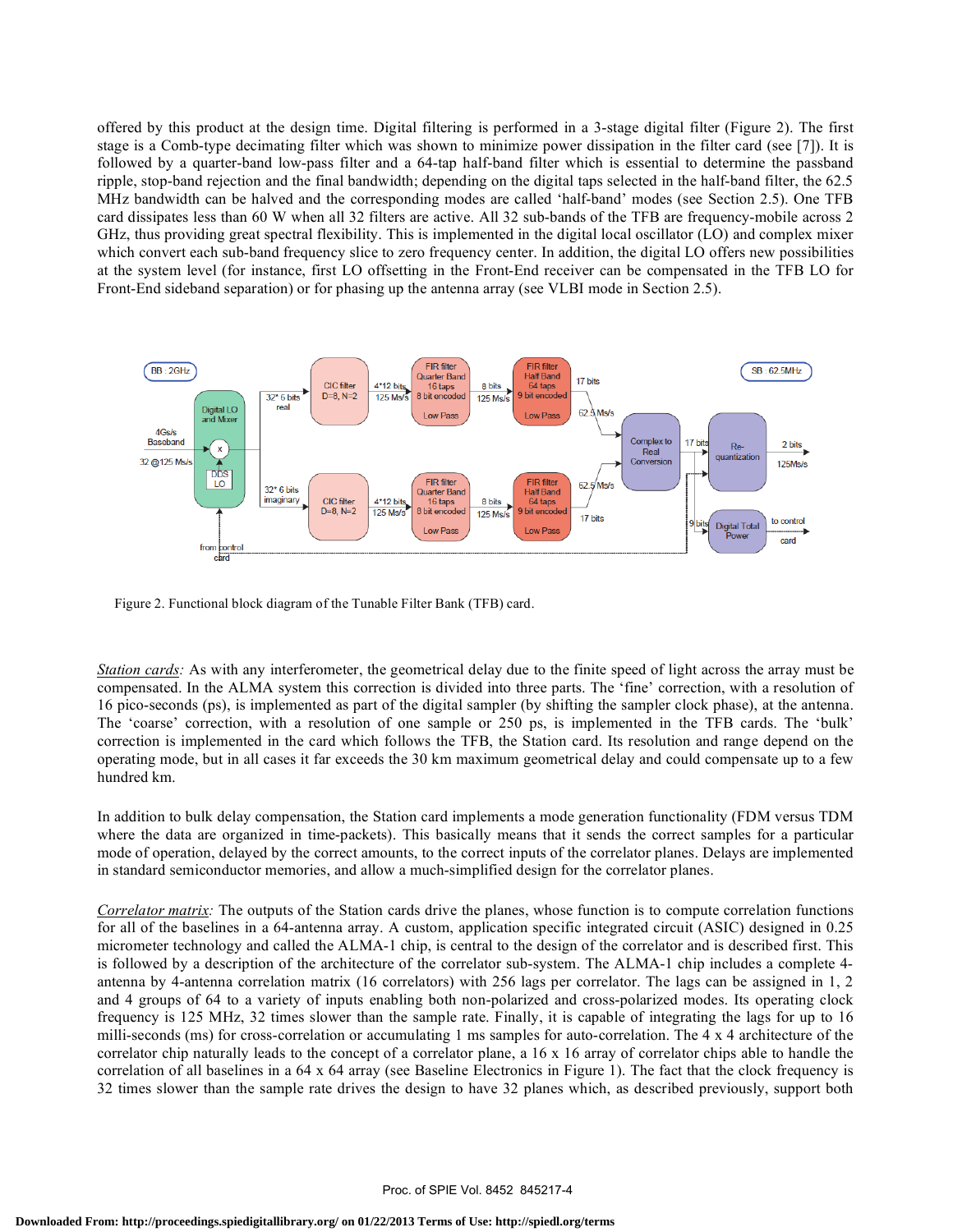TDM and FDM operation. The 16 ms integration capability of the chip results in a requirement to follow the correlator planes with a Long Term Accumulator (LTA) to provide longer integration times and limit the I/O requirements. The LTA can also place received data into bins to enable sideband separation (as required for double sideband receivers) via the classical analog LO Walsh switching scheme.

Communication between the antenna-based and correlator-based electronics cards is critical because of the large number of communication points. The XF architecture was selected mainly to maintain these communication points within a reasonable number for the 64 antennas of the Baseline correlator. The inter-rack wiring requirement is more demanding for an FX design but is well manageable for the 16 antennas of the ACA correlator (see Section 3.2). When the system was designed, the optimum trade-off between number of wires and transmission rate was judged to be 16384 high quality shielded twisted pairs and a 250 MHz bit rate. A special end-to-end communication control system has been designed ; it incorporates pattern generators and checkers and the ability to select the optimum transmission phase for each path.

Finally, it is worth mentioning that the computing power of the 64-antenna correlator is quite impressive. With a total of 4096 multipliers per chip and 32768 correlator chips distributed in the correlator racks, the number of operations performed at 125 MHz clock rate is around 1.7  $10^{16}$  per second. The number of multi-bit operations performed per second in a single TFB card is around  $10^{12}$ . These numbers make the 64-antenna correlator the fastest computer ever used at an astronomical high site.

### **2.3 Power dissipation, Reliability, Single Event Upsets**

*Power dissipation:* The ALMA correlators are located in a technical building at an elevation of 5050 m (AOS site). One of the major design considerations of the 64-antenna correlator is power dissipation because: (a) the air density at 5050 m is nearly half that at sea level; (b) dissipation is related to the component, card or sub-system failure rate; (c) energy distribution and running costs increase quickly for high elevation sites. These questions were addressed for the 64 antenna correlator at the individual component and card levels and at the entire system level in order to minimize the power dissipation and its effects as much as possible with technologies available at the time of the design.

The most critical items in terms of dissipation are the correlator and filter chips because of their large quantity; there are 32768 correlator ASICs and 8192 large FPGAs in the final design. At the time of the ASIC design and given the high dissipation expected with a large number of lags, the most appropriate technology choice seemed to be the ASIC fabrication option instead of the FPGAs available in the early 2000's. The 4096-lag ASIC designed for ALMA dissipates only about 1.6 W, thus enabling a design with a relatively large number of chips per correlator board. At the time when the digital filtering architecture was frozen the FPGA technology had made good progress and we selected the latest 90 nanometer process from Altera. Our filter firmware design has evolved toward less dissipation by making optimum use of the FPGA resources (see [7]) to achieve around 60 °C junction temperature in one FPGA and less than 60 W per TFB card when all 16 large FPGAs are at work.

When all filter and correlator cards are in use, the Baseline correlator dissipates up to 150 kW or slightly less, including power supply and computing racks; despite this good achievement for such a large machine, an efficient ventilation and air conditioning system is required. The air circulates from the correlator floor through each of the 32 racks and, in addition, a regulated fan system is installed on top of each 'Station electronics' rack where power density is the largest. Inlet temperature at the base of the racks is around  $16^{\circ}$ C and the 5 to  $10^{\circ}$ C temperature rise through the racks results in a maximum die temperature of the TFB FPGAs of about 62 °C, well within the recommended limit.

*Reliability:* Power dissipation is a critical parameter for reliability, but there are several other considerations to take into account for global reliability. All cards have been fabricated with high quality industrial and production rules and special test fixtures have been developed to validate most types of cards prior to their integration in a functional rack. Many spare cards or critical components have also been fabricated or stored for long term operation. Finally, to simplify trouble-shooting, we have designed specific modules which can generate test patterns in the data path and query test functions.

We have now accumulated some experience on the reliability of the components in the 64-antenna correlator. Few correlator ASIC's failed at the integration center prior to moving the correlator to the high site. After an initial period of about 40 days showing a higher failure rate there seemed to be no further failures. At the 5050-m AOS site only random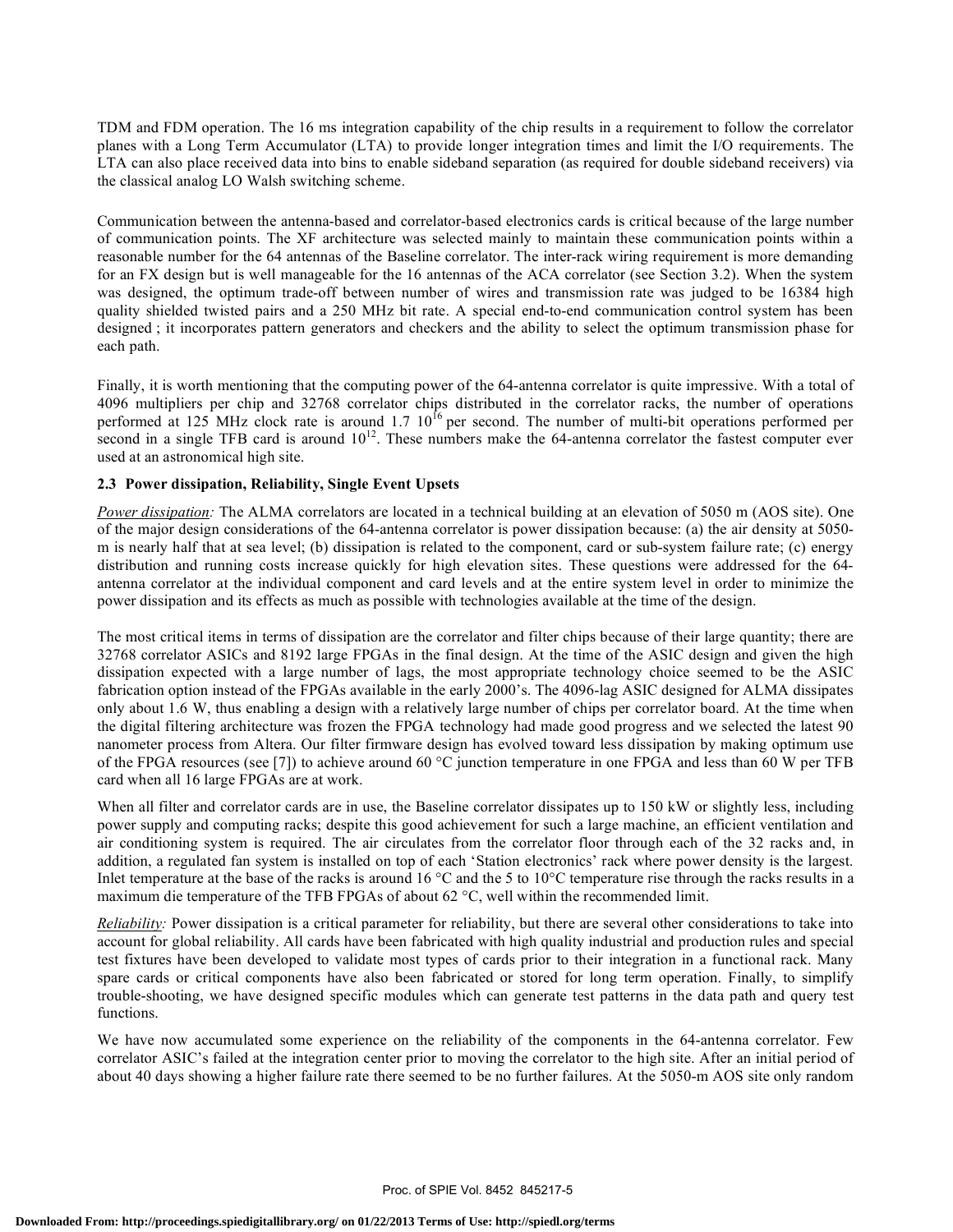and very few ASIC failures have been observed. Of the 8192 large FPGAs assembled on the TFB cards no failures were observed during a long 'burn-in' period at the integration center. At the AOS, only 4 FPGAs had to be replaced after several years of operation. However, the indirect effects of Cosmic Rays on these FPGAs is still poorly known and is further discussed below.

*Single Event Upsets:* The energetic neutrons generated by the Cosmic Rays interacting with the terrestrial atmosphere are a potential threat to the many very large scale integrated circuits used in the ALMA correlators. The cascade of particles triggered by the energetic neutrons can cause 'bit-flips' in the integrated circuits; these are generally called Single Event Upsets (SEUs). In some instances the SEUs can cause incorrect operation. The StratixII filter FPGAs on the TFBs can detect SEUs using cycling redundancy checks and report them to the high level computer. Such events are random by nature and require long monitoring periods.

Our SEU measurements made with 2048 FPGAs in one quadrant of the correlator at the AOS give an SEU rate of about 2.6 events/day corresponding to about 10.4 events for the full four quadrants. If there are too many SEUs, they could affect the FPGA functionality and hence the astronomical data quality. The safest and simplest approach seems then to reload the personalities and registers of all FPGAs whenever this is practical during the observing schedule. Although there is no protection possible against large SEU rates, warnings for TFB high currents have been implemented to inform the system about such extreme cases. Finally, it is interesting to mention that: (a) from a comparison of our monitoring at the integration center (130 m elevation) and at 5050 m, the measured SEU rate varies roughly in proportion with the elevation; (b) the SEU rate measured from all TFB card FPGAs provides a good indication on the fast neutrons flux at 5050 m and the potential threat for the entire ALMA equipment.

### **2.4 Observing modes and ALMA Early Science**

The two main observing mode categories, TDM and FDM, reflect the digital hybrid architecture of the Baseline correlator. In the TDM mode, one millisecond packet of 4 GHz samples is split into 32 'time bins', sent to 32 correlator planes each processing  $1/32<sup>th</sup>$  of the digitizer samples which ultimately are summed together to retrieve the initial data rate and the exact cross-correlation coefficients. The correlator resources used to process the individual time bins provide higher time resolution but less spectral resolution than the frequency division mode, where the input baseband is broken into several sub-bands sent to the correlator planes. In the widest bandwidth FDM mode, the Tunable Filter Bank card provides 32 sub-bands and each sub-band (62.5 MHz wide) is processed in one of the 32 correlator planes to provide across 2 GHz thirty-two times higher spectral resolution than in the TDM case. Spectral resolution is increased by processing fewer than 32 sub-bands with all of the available correlator resources, the extreme case being when one subband is processed in all 32 planes to reach a few kHz resolution.

A total of 21 observing modes are offered to the science community for ALMA Early Science (Table 2). There is a good variety of channel spacings offered in FDM. For a given input bandwidth, the spacing, and hence the spectral resolution, depends on the number of selected cross-correlation products (1, 2 and 4). The maximum effective bandwidth available per baseband is limited to 1.875 GHz because of the anti-aliasing bandpass filter used prior to digitization and, for smaller input bandwidths (baseband divided by  $2<sup>n</sup>$ ), the bandwidth limitation is set by the slight sub-band channel overlap needed at the spectrum reconstruction stage. The channel spacing in Table 2 is shown for a single baseband, but as there are 4 baseband pairs available, 'mixed resolution' observing modes are supported for Early Science with different resolution set-ups in different basebands. Table 2 shows an apparent 'gap' in channel spacing from FDM to TDM (less than 1 MHz to around 8−30 kHz) and in some FDM observations there might be cases where there are more channels than actually needed. However, channel averaging options are supported by the ALMA software to control the number of output channels.

The actual spectral resolution is slightly different from the channel spacing given in Table 2. This is because the correlation function derived in the 64-antenna correlator is truncated to a maximum lag value which, after Fourier transformation, results in a sinc spectral function. The final spectral resolution depends on the weighting function adopted at the post-processing stage (see e.g. [8]) to control the sinc function ringing effect; it is, for instance, about 1.21 times the channel spacing for uniform weighting.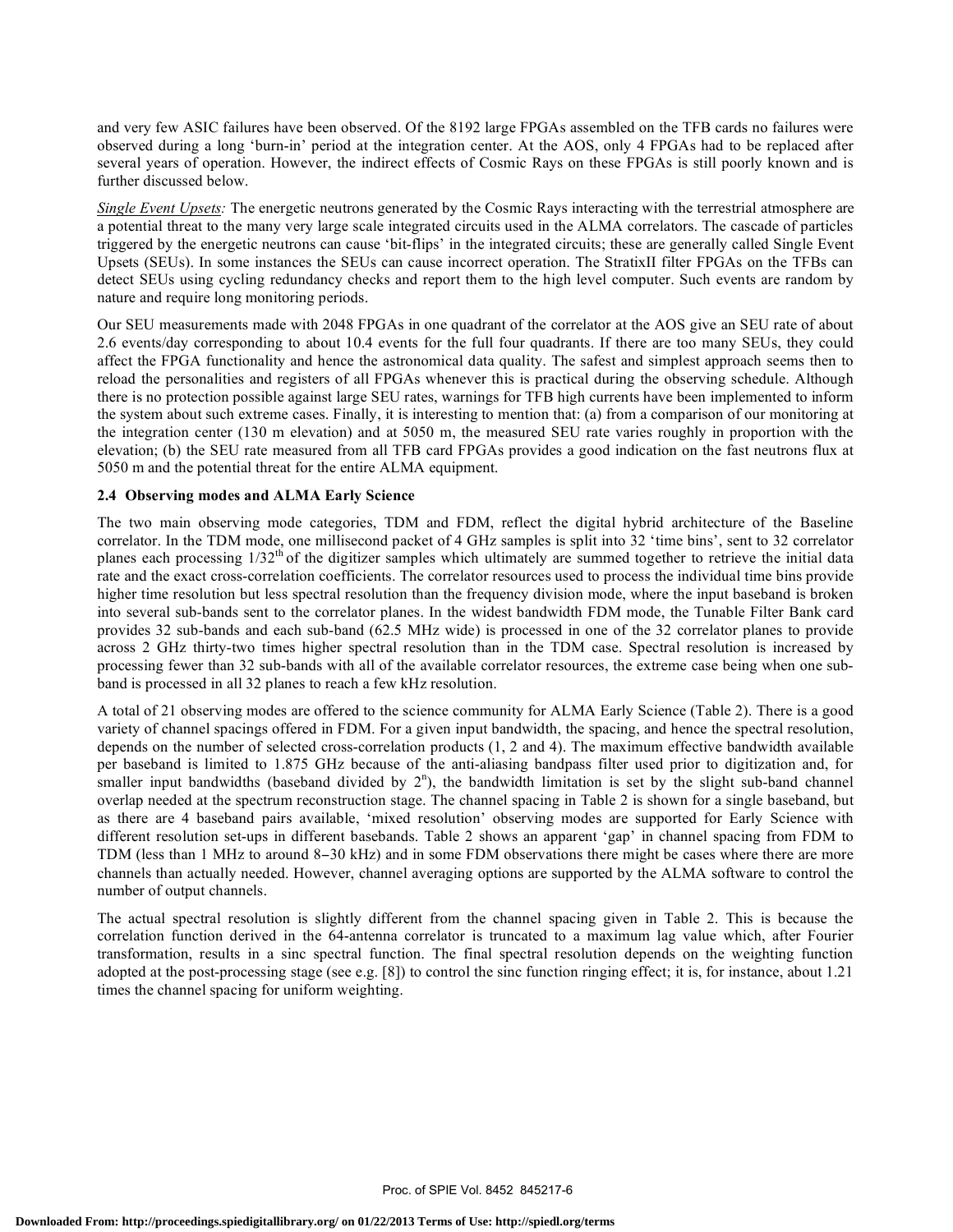Table 2. Supported Frequency and Time Division modes (FDM and TDM) for ALMA Early Science. In FDM, 1, 2 or 4 cross-products are selectable at a given bandwidth. The 21 'Early Science' modes shown in this Table form a sub-set of the 67 modes offered by the 64-antenna correlator.

| <b>Effective</b><br><b>Bandwidth</b><br>(MHz) | <b>Channel Separation</b><br>(kHz)<br><b>FDM</b> |      |              |    |               |                | <b>Channel Separation</b><br>(MHz)<br><b>TDM</b> |     |     |                |                |
|-----------------------------------------------|--------------------------------------------------|------|--------------|----|---------------|----------------|--------------------------------------------------|-----|-----|----------------|----------------|
|                                               | 7.6                                              | 15.3 | 30.5         | 61 | 122           | 244            | 488                                              | 977 | 7.8 | 15.6           | 31.3           |
| 1875                                          |                                                  |      |              |    |               |                | 2                                                | 4   |     | $\overline{c}$ | $\overline{4}$ |
| 938                                           |                                                  |      |              |    |               | 2              | 4                                                |     |     |                |                |
| 469                                           |                                                  |      |              |    | $\mathcal{L}$ | $\overline{4}$ |                                                  |     |     |                |                |
| 234                                           |                                                  |      |              | ↑  | 4             |                |                                                  |     |     |                |                |
| 117                                           |                                                  |      | <sup>1</sup> | 4  |               |                |                                                  |     |     |                |                |
| 58.6 (62.5)                                   |                                                  | ◠    | 4            |    |               |                |                                                  |     |     |                |                |

The channel separation shown in Table 2 is suitable for a broad variety of science goals. FDM resolutions in the range 10 to 100 kHz are adequate for line spectroscopy in protostellar discs, cold interstellar clouds or molecular cloud maser studies, while 0.5 to 1 MHz resolutions are well suited for Galactic line outflow studies. TDM modes offer for a broad bandwidth a coarser spectral resolution as is required to investigate broad band continuum sources or broad spectral line profiles in distant galaxies. For the very distant extragalactic objects it might be required to concatenate 2 or 4 basebands in order to analyze very broad velocity spreads.

### **2.5 Future modes and VLBI mode**

The 18 frequency division modes shown in Table 2 are just a sub-set of the 63 different frequency division modes which have been validated by the Baseline correlator IPT team. All 63 modes are not supported yet for science observations, but they will become available in the future. The new modes (in addition to Table 2) correspond to double Nyquist sampling and 4-bit correlation options which all increase the correlation efficiency at the expense of reduced bandwidth or less spectral points. In addition, we have implemented 'half-band' modes which, thanks to appropriate numerical taps loaded in the last stage of the digital filters, increase the spectral resolution by an additional factor of two and increase the sensitivity ('half-band' modes employ twice Nyquist sampling).

The digital hybrid architecture allows us to use the TFB card and correlator plane resources in many different ways to produce a variety of new multi-spectral and multi-window modes. These modes have been described in [1] and [9] but they are not yet fully supported by the ALMA software. Multi-window modes are possible because the TFB frequency sub-band agility allows us to break a baseband into several 'windows' so that various spectral lines can be analyzed simultaneously. Multi-spectral resolution within the same baseband will be another option to allow zooming on complex spectral lines. Multi-window and multi-resolution options combined with the 67 basic FDM and TDM modes greatly enhance the overall Baseline correlator flexibility.

Phasing-up the ALMA array will offer the new possibility to combine the huge ALMA collecting area with other mm/submm-wave facilities across different continents to perform very long baseline interferometry (VLBI) observations at the sub-milliarcsecond level. The original 64-antenna correlator design provides 'hooks' for VLBI. Hooks include adjustable phase in the TFB LOs, FPGAs dedicated to computing the sum of a mask-selectable set of antennas, and unused rack space and power capacity. An enhanced design will use the adjustable phase of the DLLs to make a fine adjustment to the delay in each of the thirty-two 62.5 MHz bands for each antenna (replicated for each baseband). The antennas will then be summed by the dedicated FPGA's previously mentioned and the sum transmitted to new boards called Phasing Interface Cards (PICs). The primary function of the PICs will be to format the data into packets for transmission via 10 Giga-bit Ethernet. The enhanced hardware design is only one component of the entire ALMA Phasing system. Additional components include an improved frequency standard (H-maser), a fiber transmission system to get data from the AOS to the lower elevation Operations Support Facility site (OSF) economically, VLBI recorders at the OSF and a great deal of software to control the system and close the important phasing loop.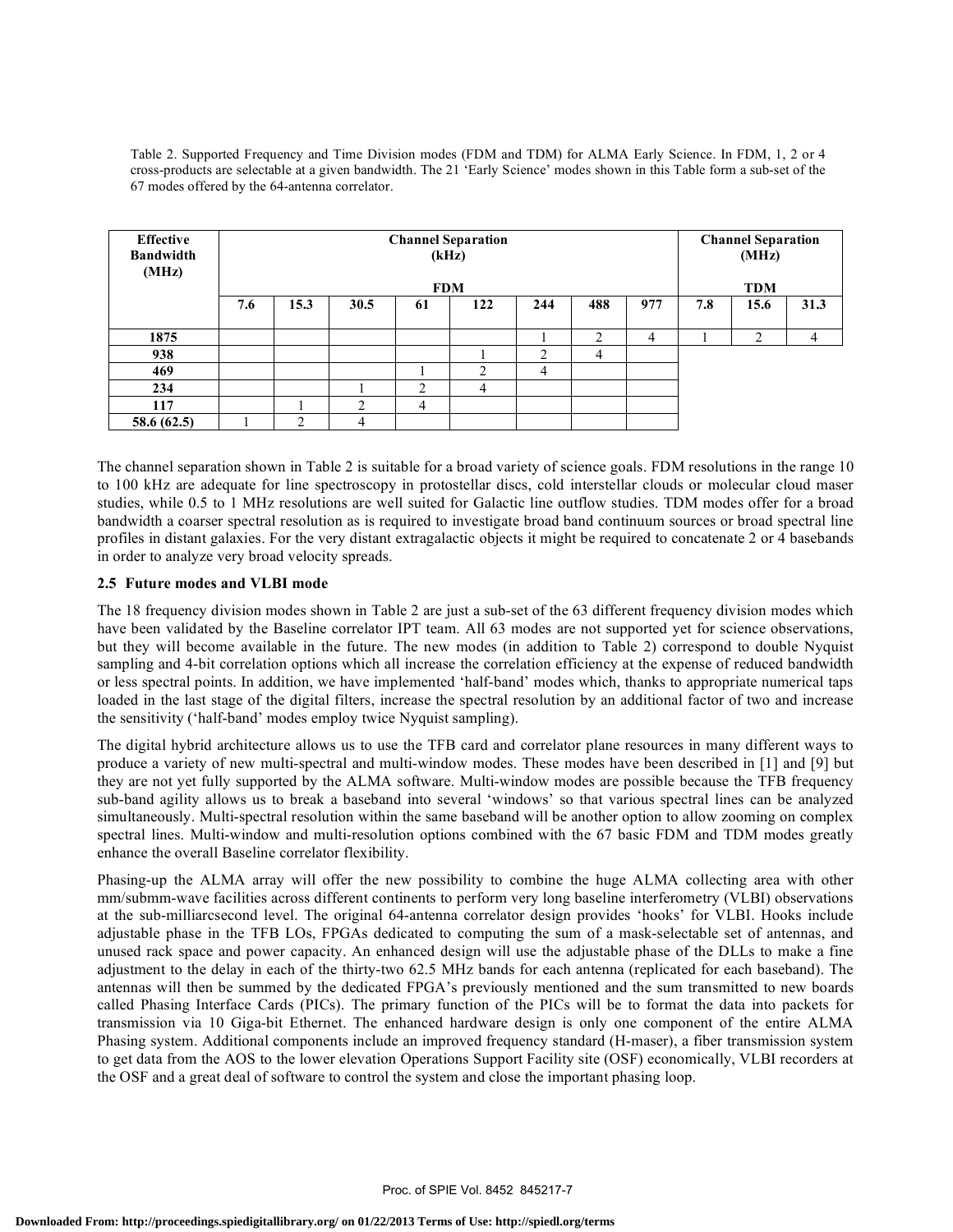# **3. ACA CORRELATOR**

#### **3.1 Main specifications, requirements and architecture**

ALMA consists of the main 12m-Array composed of fifty or more 12-m antennas, and the Atacama Compact Array (ACA) composed of twelve 7-m antennas (7m-Array) and four 12-m antennas, the Total Power Array (TP-Array). The ACA thus collects both the short spatial components data and the zero-baseline length data from interferometric and single-dish observations made with the 7 m-Array and the TP-Array, respectively. The spatial components obtained with the three arrays are combined to construct high-fidelity images of the target objects. The main purpose of the ACA is to provide short-baseline and total-power data of various astronomical objects with high precision, which is vital for the science goals. These data are later combined with the longer-baseline data obtained with the 12m-Array for high fidelity imaging of astronomical objects (see e.g. [10]). Since the ACA is sometimes used as a single array for observations, it is also required to have reasonable imaging capabilities. Thus, the ACA correlator has: (1) the capability to process receiver signals from up to 16 ACA antennas, (2) a high processing performance, sufficient to calculate a large quantity of correlation spectra among all of the ACA antennas, (3) high precision processing, sufficient to achieve a high spectral dynamic range, and (4) a low sensitivity loss. Concerning (3) and high spectral dynamic range, the specifications are 10000:1 for the measurement of weak spectral lines near stronger ones and 1000:1 for weak lines in the presence of strong continuum emission. Low-sensitivity loss (< 12%) is also required for the ALMA digital system, including both the digitizer and the correlator. Since ALMA has adopted a 3-bit digitizer whose sensitivity loss cannot be less than 3.7%, the allowable sensitivity loss of the ACA correlator must be less than 8.3% to achieve the 12% loss goal. Additional important requirements for the ACA correlator are mentioned in [4], and we simply emphasize a few points below.

*Sub-array mode and full-array mode:* The TP-Array shall be independently operated as a single-dish telescope to obtain total power data, while the 7m-Array shall be operated as an interferometer to obtain short-baseline data. These two arrays shall also operate together as a single full-array to provide more sensitivity for high accuracy calibration. Hence, the ACA correlator is required to have two operational modes: the sub-array mode to perform data processing of the TP-Array and 7m-Array simultaneously, and the full-array mode to operate two arrays as a single array.

*Spectral configuration:* In spectroscopic observations with ALMA, it is necessary to select an appropriate IF band frequency range with an appropriate frequency resolution, because the required frequency range and resolution vary depending on the astronomical objects to be observed. Hence, ALMA requires flexible spectral configurations. Up to 32 frequency ranges with different frequency resolutions are offered to the observers. These multiple frequency ranges are called sub-bands and the way they are extracted from a 2 GHz baseband in the Baseline correlator has been described in Section 2.2 while they are more directly generated in the FX architecture of the ACA correlator (see below and following Section). The narrowest sub-band is 31.25 MHz wide to meet the highest frequency resolution ALMA specification which is 5 kHz or less. In the Baseline correlator, this is achieved with the 'half-band' modes (see Sections 2.2 and 2.5).

*Compatibility with the 64-antenna correlator:* Functional and data compatibility of the ACA correlator with the 64 antenna correlator is very important because the Front-End, Back-End and LO subsystems are all common to the ACA and the 12m-Array, and their output data are combined as previously mentioned. Therefore, the ACA correlator must be fully compatible with the 64-antenna correlator in terms of Front-End sideband separation, spectral configuration and temporal integration. The ACA correlator top level specifications are summarized in Table 3 and can be compared with specifications in Table 1.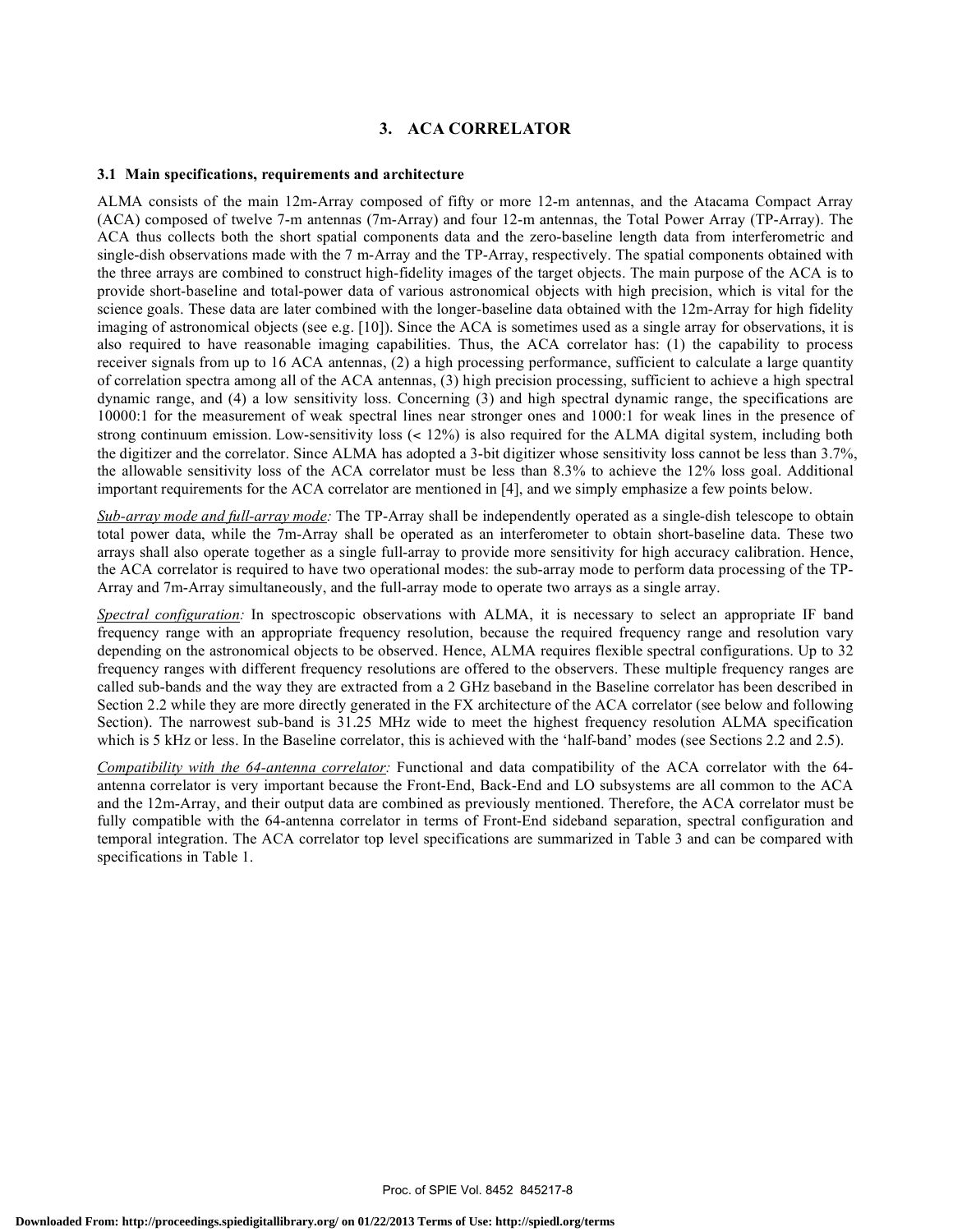Table 3. Main specifications of the ACA correlator.

| Item                                | <b>Specification</b>                                      |  |  |  |  |  |
|-------------------------------------|-----------------------------------------------------------|--|--|--|--|--|
| (maximum antenna pairs)<br>Antennas | (120)<br>16                                               |  |  |  |  |  |
| Baseband (BB) inputs per antenna    | $8 \times 2$ GHz                                          |  |  |  |  |  |
| Input sample format                 | 3-bit, 8-level at 4 Gsample/s                             |  |  |  |  |  |
| Output correlation sample format    | 4-bit, 16-level                                           |  |  |  |  |  |
| Maximum number of correlation       | 120 cross-correlations, 16 auto-correlations              |  |  |  |  |  |
| Baseline delay range                | $\leq 15$ km                                              |  |  |  |  |  |
| Sideband processing                 | 90-degree phase switching or LO offset                    |  |  |  |  |  |
| Maximum number of spectral points   | 8192                                                      |  |  |  |  |  |
| Polarization products               | $1, 2$ or 4                                               |  |  |  |  |  |
| Temporal integration                | 1 ms (auto-correlation), 16 ms (auto-, cross-correlation) |  |  |  |  |  |

For the ACA correlator, we selected a conventional FX method, normal FFT in the fixed-point arithmetic. It has been analyzed and simulated, and its characteristics are well known. It is adequate to achieve a sensitivity loss of 8.3% or less and a high spectral dynamic range as required for ALMA (see above). In addition, the FX correlator offers the advantage of providing a highly flexible spectral configuration. Contrary to other designs, the FX correlator always performs spectroscopy of the input signal by using the Fourier transform with the highest frequency resolution; it is thus easy to output the requested multiple frequency ranges with the necessary frequency resolutions by choosing the highest frequency resolution spectra and summing them up. Providing such flexibility is important for general-purpose telescopes such as ALMA. Another advantage of the FX processing scheme is the frequency response of the sinc squared function resulting from the calculation sequence 'F-part' followed by the 'X-part'. The frequency response has a relatively steep edge and low sidelobe levels which is advantageous for precise imaging, one of the ALMA main goals.

#### **3.2 Design**

The processing flow was designed to achieve correlator functionality according to the ALMA specifications and requirements described in the previous section. The processing flow of the ACA correlator is shown in Figure 3. (This is Figure 4 in [4].) Only the designs of the major functions are described here: *FFT, Re-Quantization, LO offset, and Spectral and temporal integration.*

*FFT:* The FFT is required to perform 1048576 (=  $2^{20}$ ; hereafter called 1 Mega.) or more points in order to achieve the highest frequency resolution of 5 kHz in a 2 GHz bandwidth. The 1 Mega spectral points FFT provides the highest frequency resolution of 2 GHz/512K frequency channels (where  $K=2^{10}$ ). This corresponds to 3.815 kHz resolution, which is finer than the 5 kHz required by ALMA and matches the highest frequency resolution of the 64-antenna correlator (see 'half-band' modes). The bit length of the FFT calculations is driven by the required spectral dynamic range and sensitivity loss described in Section 3.1. The spectral dynamic range of 10000:1 requires that the calculation bias within the ACA correlator is less than -60 dB relative to Tsys, assuming strong astronomical signals of  $1/100$  T<sub>sys</sub> at the highest frequency resolution. This suggests that 10-bit or more accuracy is necessary for the FFT calculations, while a longer bit length is preferable to decrease the calculation noise caused by number rounding. For these reasons, a 16-bit fixed-point FFT calculation is adopted. In the 1 Mega-point FFT operation, 4-Gsps time series data of finite length is used as input data and each data segment is called an FFT segment. Since 4-Gsps data is used to obtain correlation data of 1 or 16 ms integration corresponding to 4 x  $10^6$  or 64 x  $10^6$  samples, 1 Mega-point FFT calculation is initiated every 250 microsec or every 10<sup>6</sup> samples. This indicates that 1 Mega-point FFT lacks  $\frac{48576}{5} = 2^{20} - 10^6$ ) samples. To account for this difference, adjacent FFT segments are overlapped by about 5% of a segment length.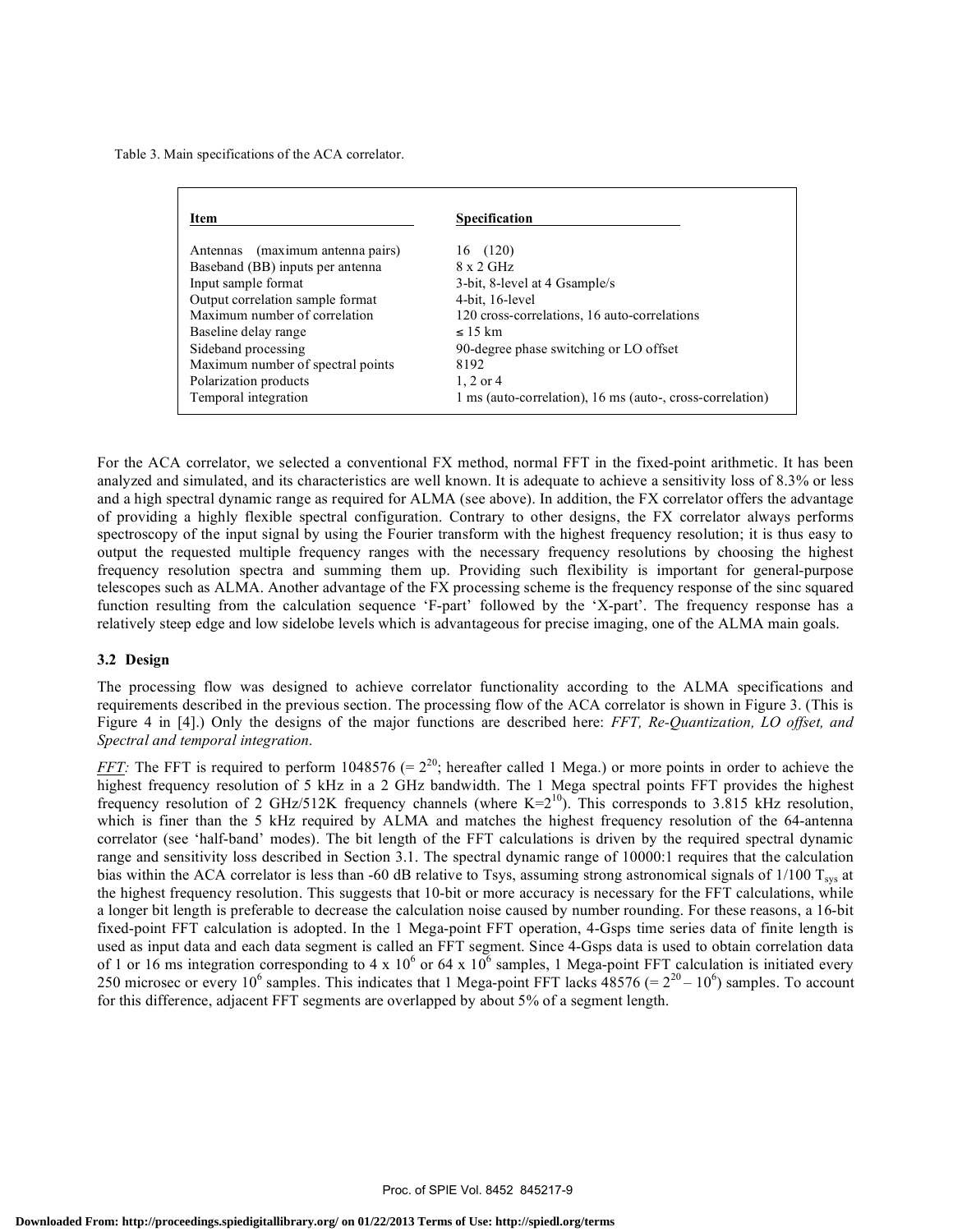

Figure 3. Processing flow of the ACA Correlator (taken from [4]).

*Re-Quantization:* The 1Mega-point FFT outputs 512K 16-bit complex values (voltage spectra) for each baseband of all 16 antennas. All of these values have to be transferred to the X-part of the design in order to calculate all correlation spectra over 2-GHz bandwidth in the correlation multiplication block. The total data rate for one baseband pair is then 16-bit x 2 (real and imaginary parts of the complex values) x 512K frequency channels x 2 polarizations x 16 antennas/250µs (effective time length of 1 FFT segment) = 2150 Tbps. In order to reduce the data rate from the F-part to the X-part and thus the hardware size of the X-part, the complex values are re-quantized to 4-bit real and 4-bit imaginary numbers at the output of the F-part. The word length of the re-quantization is determined by a trade-off between possible data deterioration and the impact on the hardware size. The ALMA signals are already degraded by the 3-bit digitizer (3.7% loss) and a 3-, 4-, or 5-bit re-quantizer adds another 3.7%, 1.1% or 0.34% loss, respectively; this additional loss was estimated by re-quantization simulations using a Monte Carlo method. If there were no other noise sources in the correlator, selection of 3-bit, 4-bit, or 5-bit re-quantization would correspond to a total sensitivity loss of 7.3%, 4.8%, and 4.0%, corresponding to an increase of the observing time of 16%, 10%, and 9%, respectively, with respect to the case without the re-quantization. The hardware cost of a correlation multiplier is approximately proportional to the square of the word length at its input and we expect a relatively large cost increase of the ACA correlator from the adoption of 5-bit instead of 4-bit re-quantization. Since the 3-bit choice would reduce the sensitivity too much and a 5-bit solution would not be affordable, we decided to choose the 4-bit solution.

*LO Offset*: Another way to suppress spurious signals and the unwanted receiver Front-End sideband is to adopt the LO offset method in addition to the classical 180-degree and 90-degree phase switching. An LO offset adds a slightly shifted frequency offset to the LO frequency at the antennas (modulation) and subtracts this offset before correlation (demodulation). The spurious signals generated between the first LO where the offset is applied and the point where it is removed (with different frequency offsets for different antennas) are thus suppressed after correlation. In addition, because the offset removal is correctly performed for either the upper or the lower sideband of the Front-End receivers, the LO offset method efficiently removes the undesired sideband of the ALMA two-sideband receivers. On the other hand, for the ALMA double sideband receivers, the first LO 90° phase switching method needs to be applied to separate the upper and lower sidebands. The ACA correlator realizes the LO offset demodulation by shifting the spectra by the appropriate number of frequency channels at the output of the 1 Mega-point FFT, before the correlation multiplication stage (see Figure 4). In the 64-antenna correlator, the LO offset is demodulated in the digital LO of the TFB card (see first block in Figure 2). The minimum step of the frequency channel shift in the ACA correlator must match the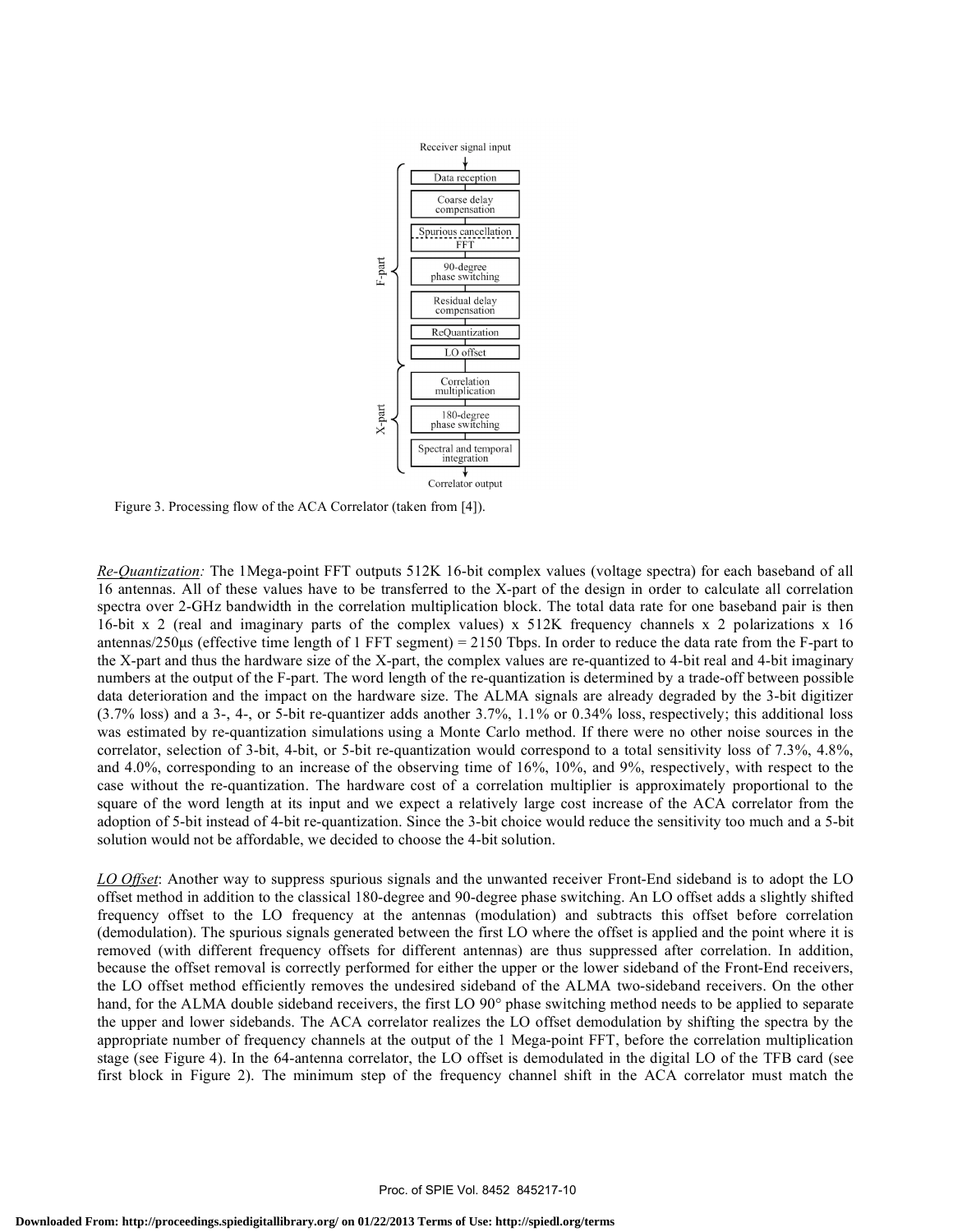frequency resolution of the TFB digital LO, which is 30.5 kHz; this is exactly 8 frequency channels of the ACA correlator (30.5 kHz = 3.815 kHz x 8 channels). The maximum frequency shift in the ACA correlator is about 39.1MHz.

*Spectral and Temporal Integration*: After correlation, the sub-band spectra of the requested frequency ranges are integrated up to the requested frequency resolutions. The maximum number of sub-bands and bandwidth are 32 and 2 GHz, respectively. Spectral integration is available for 1, 2, 4, 8, 16, 32, 64, 128, 256, 512, and 1024 frequency channels x 3.815kHz. If integrations larger than 1024 frequency channels x 3.815kHz are needed, further integration is performed by post-processing computers. Two types of spectral integration methods are available. One is non-weighted spectral integration, which just adds up spectral data without weighting in the frequency domain. The other one is frequency profile synthesis, which performs convolution of the weighting function in the frequency domain. The latter method is used for frequency profile compatibility with the 64-antenna correlator. Some details are given in Section 4.3. Sixteen and one milli-second temporal integrations are performed in the ACA correlator for the interferometric observations (auto- and cross-correlation spectra for all 16 antennas and all baselines) and the single-dish observations (autocorrelation and cross-polarization spectra for all 16 antennas), respectively. The spectral and temporal integrations are fully compatible with the 64-antenna auto- and cross-correlation products.

#### **3.3 Hardware implementation**

For the hardware design, we adopted the following policy: (1) distributed processing; (2) use of common modules and card structures; (3) use of optical transmission in long-distance data transmission; (4) efficient cooling; and (5) distributed power supplies. Distributed processing allows us to select processors with less demanding performance and enables us to use simple, but general-purpose, processing chips, such as low frequency FPGAs. This also enables having distributed heat sources, which is favorable for thermal dissipation. The use of common modules and card structures reduces the number of case/card types and enables simple assembling and, accordingly, simple maintenance operations. Optical transmission is more reliable than electrical cables in the bulk/long distance data transmission within the ACA correlator (e.g., 500 Gbps data in total are transferred from the F-part to the X-part) and between the ACA correlator and post-processing computers. The ACA correlator is installed in the Array Operations Site (AOS) technical building at an altitude of about 5050 m in a room next to the 64-antenna correlator room. The cooling system was designed to maintain high efficiency in an environment where the air density is half that at sea level. Stable electric power is supplied to each electrical component by 'DC power generation and voltage conversion' placed close to the components. The ACA correlator consists of four quadrants, each one processing one baseband pair. One quadrant is mainly divided into three parts (see Figure 4 without M&C module): Data Transmission System Receiver and FFT Processor (DFP) modules; Correlation and Integration Processor (CIP) modules; and Monitor & Control Interface (MCI) module. The DFP module, corresponding to the F-part of the FX correlator, receives optical signals transmitted from each antenna, restores observation data, and performs FFT processing of the restored data. The CIP module, corresponding to the X-part of the FX correlator, performs the correlation multiplication of the voltage spectra (FFT outputs), and outputs auto- and crosscorrelation spectra for various temporal and spectral resolutions. The MCI module is responsible for monitoring and control of the DFP and CIP modules in a quadrant; it is also used as the interface with a control computer.

These three types of modules adopt a common module/card structure, which consists of a motherboard, processing cards, such as FFT and correlation multiplication, a power-supply unit and a cooling fan unit. The processing cards are aligned in parallel within a module so that the air entering from the front side of a module goes straight through a module, and is exhausted from the back side. Each module is equipped with a switching power supply unit for AC–DC conversion from AC230 V to DC12 V. The generated DC12 V is converted to an appropriate voltage (e.g., DC1.2 V for FPGAs) by DC– DC converters, which are distributed to a motherboard and cards in order to supply the necessary electric power to each electric component on a short distance. Optical transmission is used to realize reliable transmission of bulk data (3.125 Gbps per optical fiber) between the modules over a long distance (up to about 3 m). For communications between the MCI module and the other modules, 100 Base-T Ethernet is used through a network switch. The 48-ms timing signal and 125 MHz reference signal sent from the Back-End sub-system are received at the Reference Signal Distributor (RSD) panel, and are distributed to each quadrant through the panel. As a result, a quadrant of the ACA Correlator is composed of eight DFP modules, four CIP modules, one MCI module, one RSD panel (installed only in the first quadrant), one Ethernet controlled outlet and one network switch. They are installed in two racks.

Further details of the hardware implementation are given in [4] and we just give below additional information on one essential element of the ACA correlator, the FFT card. The FFT card is equipped with two different FPGA types, one for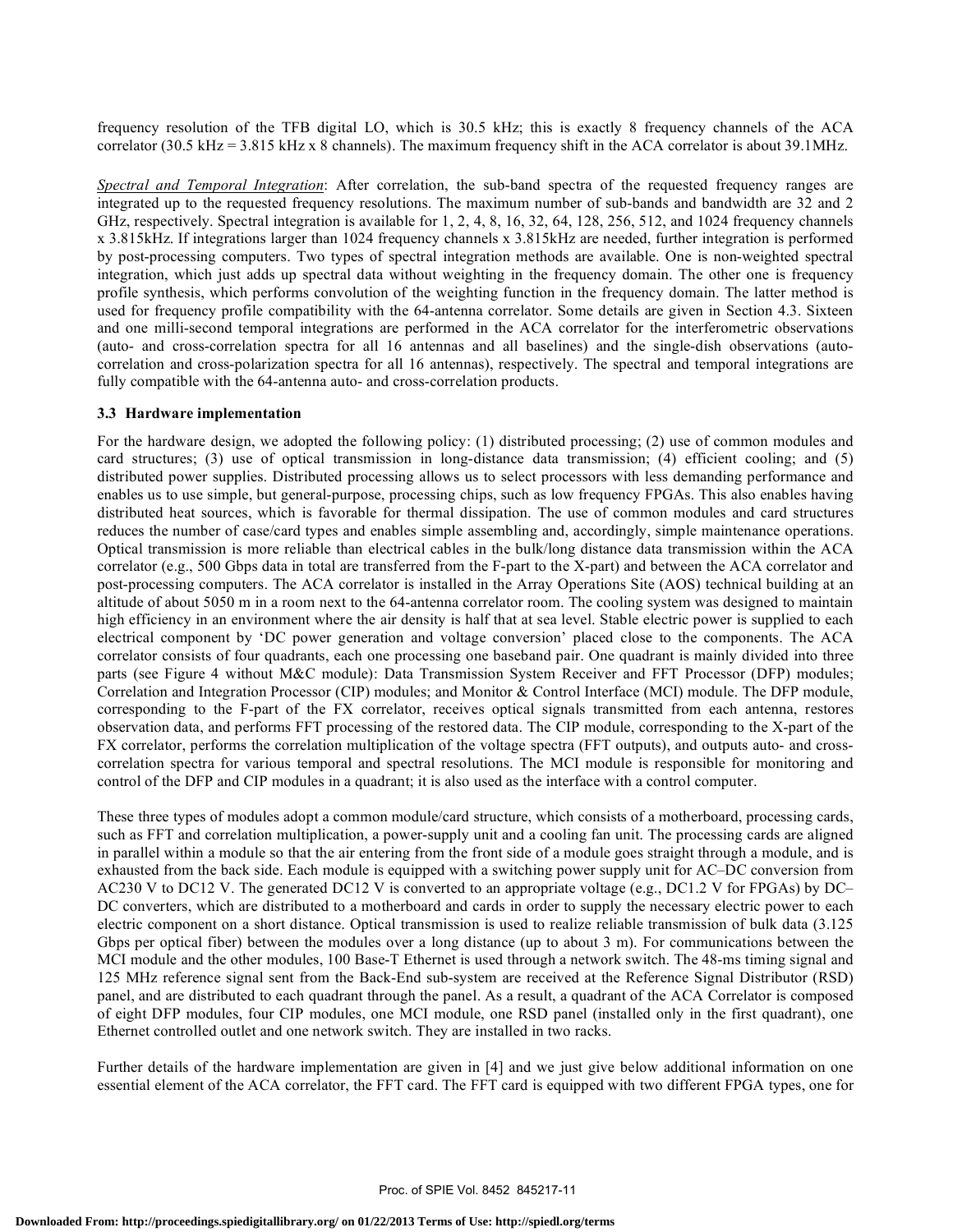FFT and another one for control. The FFT FPGA ( Xilinx Virtex-4 LX60) performs 1 Mega-point FFT and related processing including re-quantization and LO offset demodulation (see Section 3.2). The control FPGAs (Xilinx Virtex-4 LX80) allocate the segmented data transferred from the Data Transmission System Receiver (DTS-Rx) cards to the FFT FPGAs, and transmit the FFT outputs collected from the FFT FPGAs to the CIP modules. One FFT card includes 8 FFT FPGAs. An FPGA pair processes 1 Mega-point FFT operation of 16 FFT segments corresponding to a unit of data transfer from the DTS-Rx card every 32 ms. Hence, one FFT card processes 64 FFT segments and, in total, 512 FFT operations are performed by 8 FFT cards of a DFP module every 32 ms (see Figure 4). After the FFT operations, the voltage spectra are compensated for residual delay and re-quantized to 4 bits. Finally, the 4-bit re-quantized voltage spectra are shifted in the frequency channel domain for LO offset demodulation (if required) and transferred to the CIP modules.



Figure 4. Detailed Processing of the ACA correlator (taken from [4]).

# **4. STATUS & FORWARD LOOK TO THE FUTURE**

#### **4.1 Baseline correlator status**

The 64-antenna correlator is organized by quadrants. The first and second quadrants were delivered to the AOS in 2008 and 2009 respectively and they are routinely used for ALMA Early Science and commissioning and science verification tasks; these two quadrants are able to process up to 32 antennas for all four 2 GHz baseband pairs. The third quadrant was delivered to the AOS in 2010 and is being used primarily as a remote software test bed and for engineering testing, firmware development or SEU rate testing. The fourth quadrant has been extensively tested at the integration center and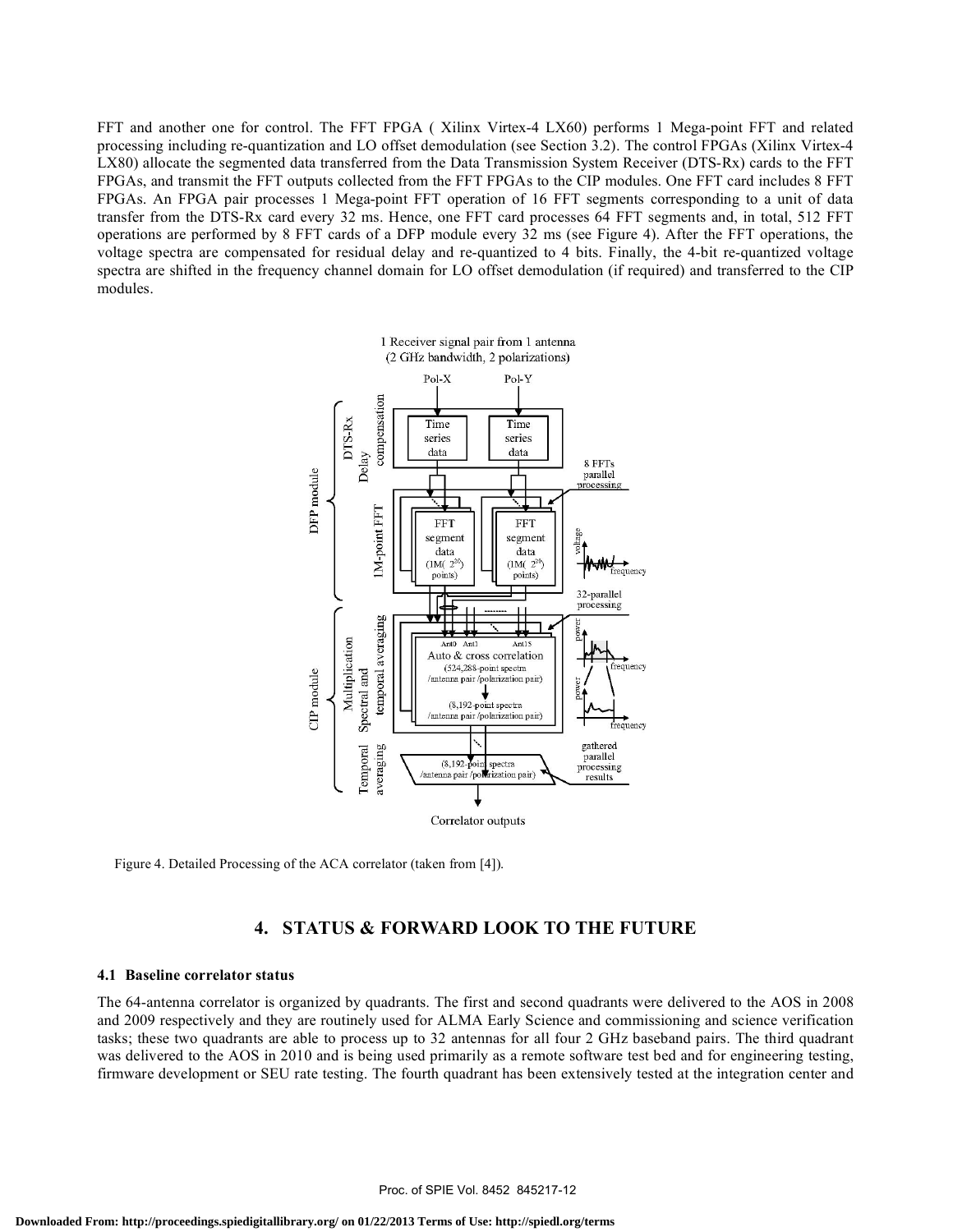is now at the AOS. Migration to the full 4-quadrant operation will be completed in September 2012 in order to double the processing capacity (up to 64 antennas). In this configuration all modes described in this paper will become available to the science community.

#### **4.2 ACA correlator status**

The design and actual implementation of the ACA correlator were verified by conducting functionality, stability and performance tests. A known digital input signal was sent to the ACA correlator with typical configuration parameters and its outputs were checked to confirm that they were, consistent with 64-bit floating-point arithmetic results for design verification, and/or bit-accurately coincident with the ACA correlator simulator results for implementation verification. In the performance test, a 1-bit digitized thermal noise signal was also used to evaluate the upper limits of the calculation bias and sensitivity loss. Functionality and stability tests were executed both in Japan and at AOS to confirm proper implementation and functioning of each quadrant. The performance test was performed in Japan only. The four quadrants of the ACA correlator were delivered to the AOS in May 2012 and they are being used for ALMA commissioning and science verification tasks. Because the ACA will be available at the next round of Early Science observations the supported ACA correlator spectral configurations will be identical with those of the 64-antenna correlator (see Table 2).

#### **4.3 Merging both correlator outputs**

The ACA correlator has adopted an FX architecture while the 64-antenna digital hybrid FXF correlator is basically an XF design. This difference introduces different frequency responses between these two correlators. However, to combine the ACA and 12m-Array data images, frequency channel profile compatibility is required. Therefore, we have implemented in the ACA correlator a 'frequency profile synthesis' function based on the convolution function in the spectral domain to achieve frequency profile compatibility. We found that the frequency response of an XF correlator convolved with a Hanning window function is well synthesized by the linear combination of twelve FX frequency responses when one frequency channel width of the 64-antenna correlator is twice that of the ACA correlator. More generally, it was found that the adequately weighted sum of the ACA correlator channels can match the 64-antenna correlator spectral profiles. The maximum profile differences between the two correlators are estimated to be as small as 0.6 % or less except when a δ function is used as an 'object profile'. Details of the calculation are described in [11].

### **4.4 Forward look to the future**

Some key components in the ALMA correlators are now superseded by more advanced products in terms of technology process or fast serial links. For instance, the FPGAs assembled on the TFB cards use a 90 nm process available when we started our design while the most recent products available nowadays use a 28 nm technology which offers huge memory capacity and many more and faster interface links. The availability of new FPGA generations should clearly enhance the performance of future correlators, although the SEU susceptibility of smaller-feature devices at high elevation sites needs to be weighed carefully. The situation is entirely similar with the ACA correlator. Despite these continuing technology advances, we consider that the 64-antenna and the ACA correlators are large machines of the future for many years to come because of their remarkable performance and their extreme configuration flexibility offering many observing modes, and simply because there is still a large fraction of validated modes which have not yet been commissioned by the ALMA observatory beyond the Early Science phase or because very high data rate extraction from the correlator hardware is not yet possible and will offer new perspectives in the future.

*ALMA Organization:* The Atacama Large Millimeter/submillimeter Array (ALMA), an international astronomy facility, is a partnership between Europe, East Asia and North America in cooperation with the Republic of Chile. ALMA is funded in Europe by the European Organisation for Astronomical Research in the Southern Observatory (ESO), in East Asia by the National Institutes of Natural Sciences (NINS) of Japan in cooperation with the Academia Sinica in Taiwan and in North America by the U.S. National Science Foundation (NSF) in cooperation with the National Research Council of Canada (NRC). ALMA construction and operations are led on behalf of Europe by ESO, on behalf of East Asia by the National Astronomical Observatory of Japan (NAOJ) and on behalf of North America by the National Radio Astronomy Observatory (NRAO), which is managed by Associated Universities, Inc. (AUI).

*Acknowledgements:* Many people in addition to the authors should be thanked for their contribution during the construction, assembly and testing phases of the ALMA correlators. The 64-antenna Correlator IPT thanks continuous support from the ALMA Computing